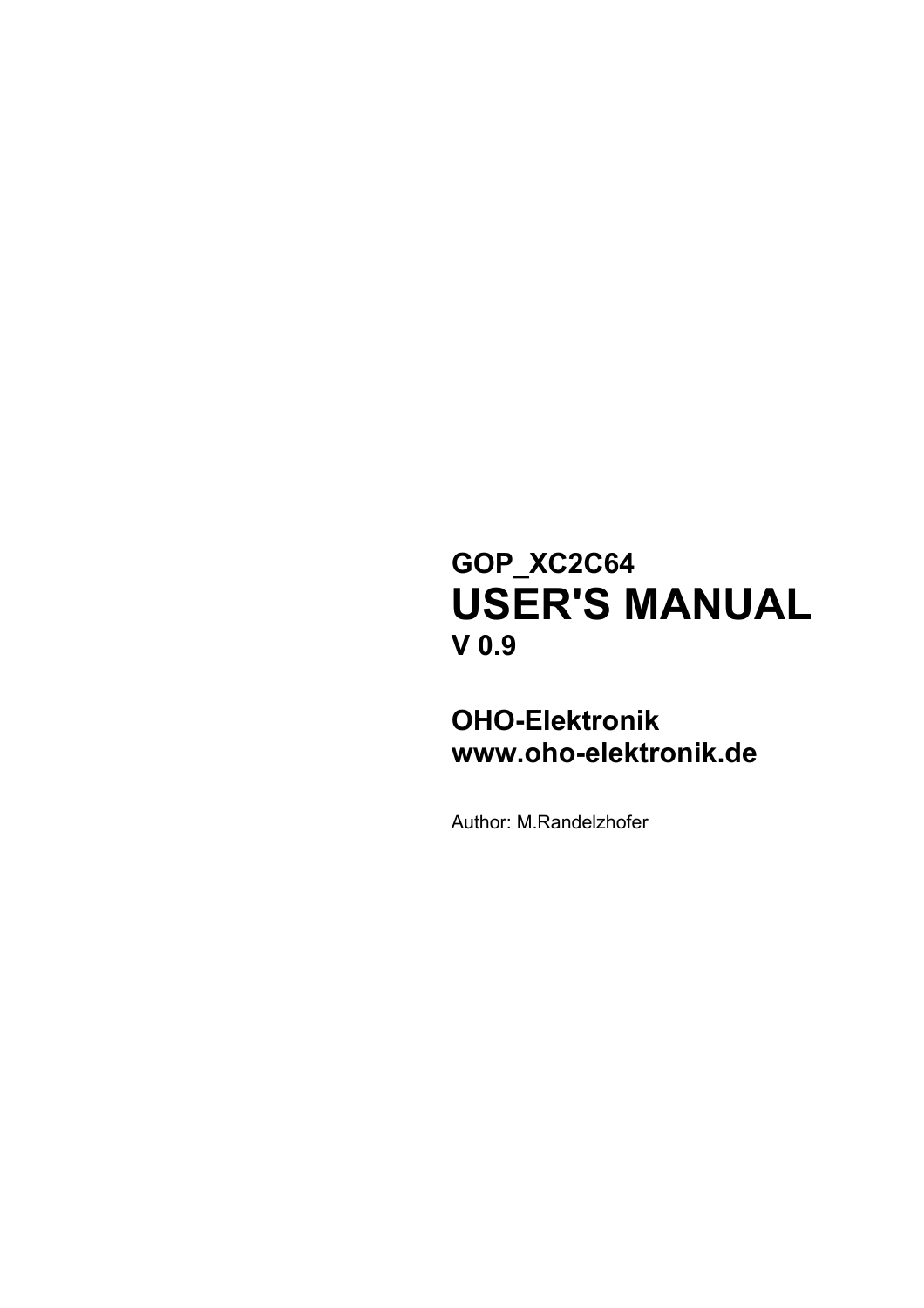## **OHO-Elektronik**

**Michael Randelzhofer** 

**Rudolf-Diesel-Str. 8 85221 Dachau Germany** 

WEB: www.oho-elektronik.de EMAIL: info@oho-elektronik.de

Phone: +49 8131 339230 FAX: +49 8131 339294

©2005 OHO-Elektronik - Michael Randelzhofer All rights reserved

Disclaimer:

Under no circumstances OHO-Elektronik - Michael Randelzhofer is liable for consequential costs, losses, damages, lost profits.

Any schematics, pcb or program parts are under the copyright of OHO-Elektronik - Michael Randelzhofer, and can only be reproduced by permission of this company.

The contents of this USER'S MANUAL are subject to change without notice. However the main changes are listed in the revision table at the end of this document.

Products of OHO-Elektronik - Michael Randelzhofer are not designed for use in life support systems, where malfunction of these products could result in personal injury.

The products of OHO-Elektronik - Michael Randelzhofer are intended for use in a laboratory test environment only. They can generate radio frequency energy (depending on the downloaded design and application), which can disturb local radio or TV equipment, and so they have not been tested to be CE compliant.

If you encounter any technical problems or mistakes in this document, please contact mrandelzhofer@oho-elektronik.de, serious hints are very appreciated.

Trademarks:

All brand names or product names mentioned are trademarks or registered trademarks of their respective holders.

PAL and GAL are registered trademarks of Lattice Semiconductor Corp.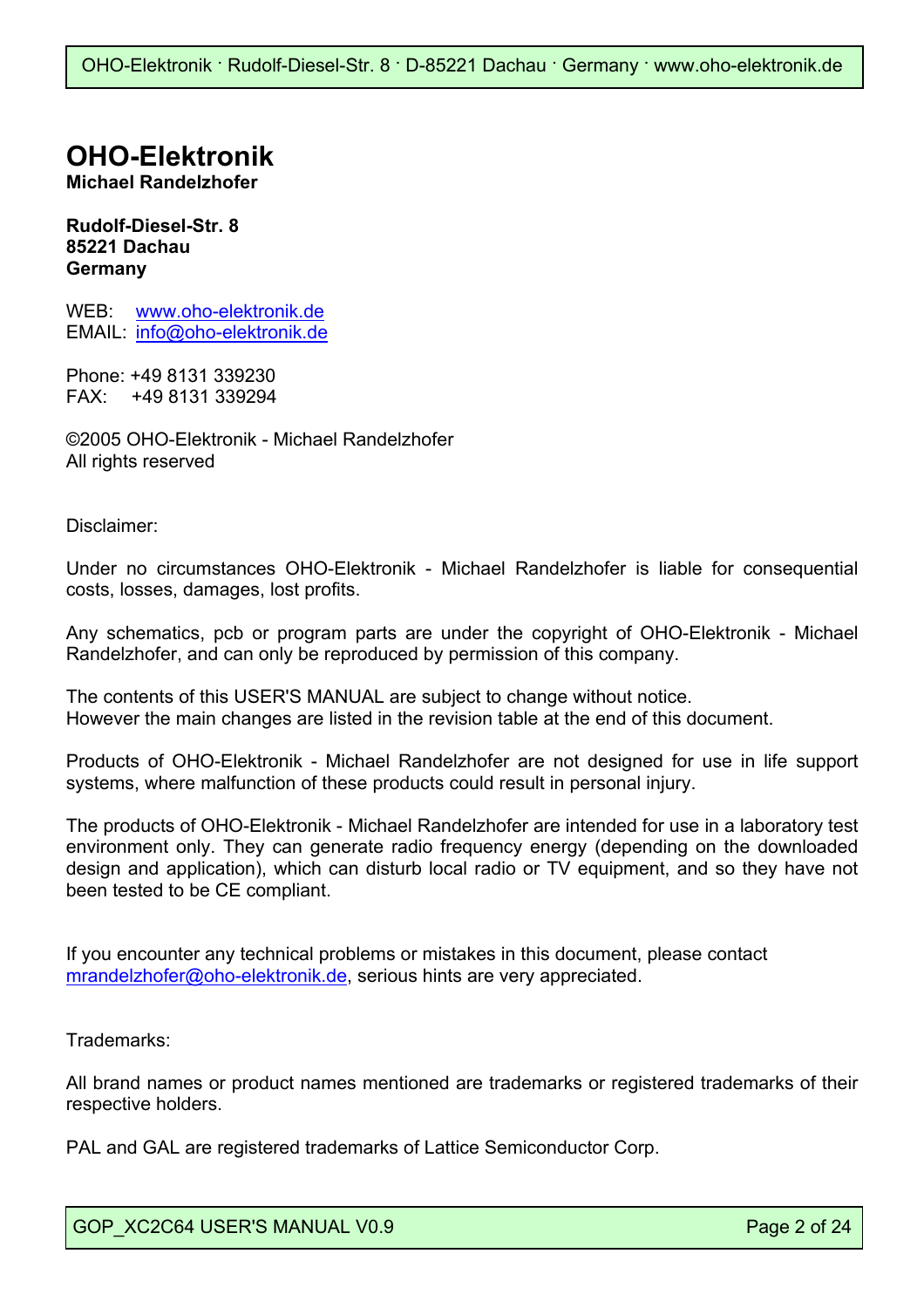## 1. Table of contents:

| $\mathbf{1}$ . |      |  |
|----------------|------|--|
| $2_{-}$        |      |  |
|                | 21   |  |
|                | 2.2. |  |
|                | 2.3. |  |
|                | 2.4. |  |
|                | 2.5. |  |
|                | 2.6. |  |
|                |      |  |
|                | 3.1  |  |
|                | 3.2. |  |
|                |      |  |
|                |      |  |
| 4.             |      |  |
| 5.             |      |  |
| 6.             |      |  |
| 7.             |      |  |
| 8.             |      |  |
| 9.             |      |  |
| 10.            |      |  |
| 11.            |      |  |
| 12.            |      |  |
| 13.            |      |  |
| 14.            |      |  |
| 15.            |      |  |
| 16.            |      |  |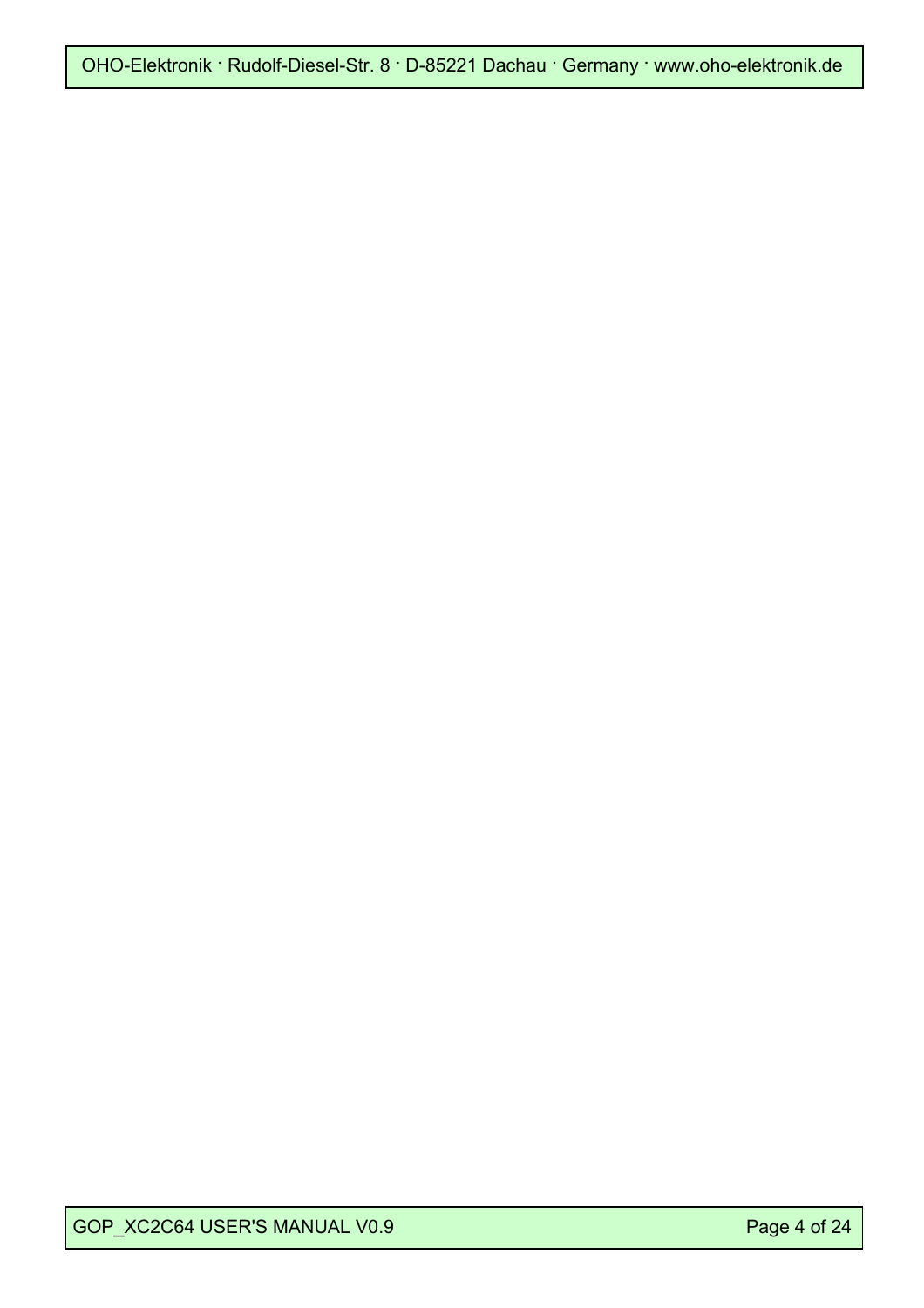### **2. Introduction**

The GOP XC2C64 is a mini module composed of a CPLD device with a PAL / GAL compatible 24 pin DIL footprint. Many additional features make it useful and flexible:

#### *2.1. GOP\_XC2C64 Features:*

- ¾ XC2C64-7VQ44C CPLD, a member of the XILINX CoolRunner-II family, with a 24 or 20 pin PAL / GAL compatible DIL footprint
- ¾ Xilinx Parallel Cable IV or Platform USB compatible download connector 14pin / 2mm, an OHO-Elektronik low cost programmer is also availlable
- $\geq$  Operating voltage from 2,7V to 3.6V
- $\triangleright$  Serial resistors in the I/O and test connector pins helps to decrease ringing
- ¾ Onboard Clock oscillator with 49.152 MHz for audio or RS232 applications
- $\triangleright$  Reverse plug in protection
- $\triangleright$  A red / green dual led
- $\triangleright$  A 7-pin test connector for probing internal signals, or interconnecting several GOP's
- $\triangleright$  Solder jumpers for additional ground connections.
- $\triangleright$  Easy to reuse
- ¾ Professional design, manufactured on a 4 layer PCB, Made in Germany

#### *2.2. GOP\_XC2C64 Applications:*

- $\triangleright$  Rapid Prototyping
- $\triangleright$  Fast evaluation of Xilinx CPLD's
- $\triangleright$  Battery operated equipment
- ¾ Hardware platform for VHDL / VERILOG / digital design introductory courses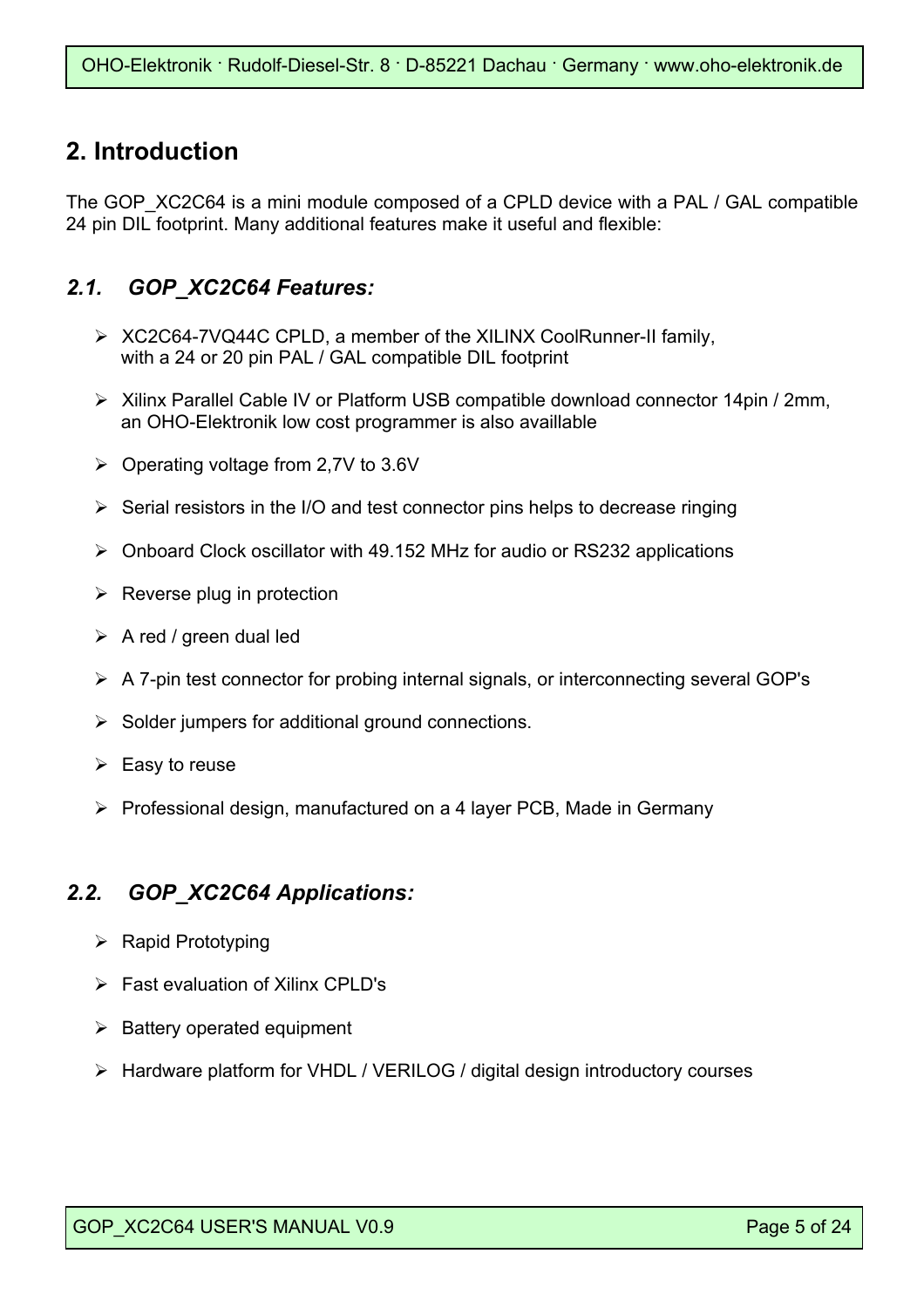### *2.3. Xilinx XC2C64 CPLD Features:*

Document [1] and [2] lists lots of goodies, here are the best facts:

- $\triangleright$  Fast and modern low power CPLD
- ¾ 4 logic arrays "16V40", each offers 40 array inputs with 16 macrocells and a 56 product term PLA
- $\triangleright$  Macrocells offer D, T and Latch type memory elements with dedicated CE input, Flipflops can toggle on rising, falling and both edges
- $\geq 3$  global clocks and product term clock, 4 global tristate nets and a global set / reset net
- $\triangleright$  Inputs have Schmitt Trigger option
- $\triangleright$  Input registers with little setup time of 3,3ns typ. on a XC2C64-7 device
- $\triangleright$  Lots of I/O standards
- ¾ Free powerful VHDL / VERILOG / schematics / simulation design software availlable (Webpack)
- $\geq$  1000 reprogramming cycles, 20 years data retention
- $\triangleright$  Widely used CPLD, lots of information availlable by XILINX Inc. and on the web

#### *2.4. Xilinx XC2C64 CPLD Disadvantages:*

The following items are not relevant in most cases. However they should be used as a checklist, wheather an application is affected.

- ¾ Needs 1,8V core voltage, 3,6V maximum I/O voltage
- ¾ Despite the PLA architecture, less product terms per macrocell than XC9500XL family
- $\triangleright$  Inputs are not 5V tolerant
- $\triangleright$  In rare cases, reprogramming is only possible, if no running clocks are applied to any CPLD pin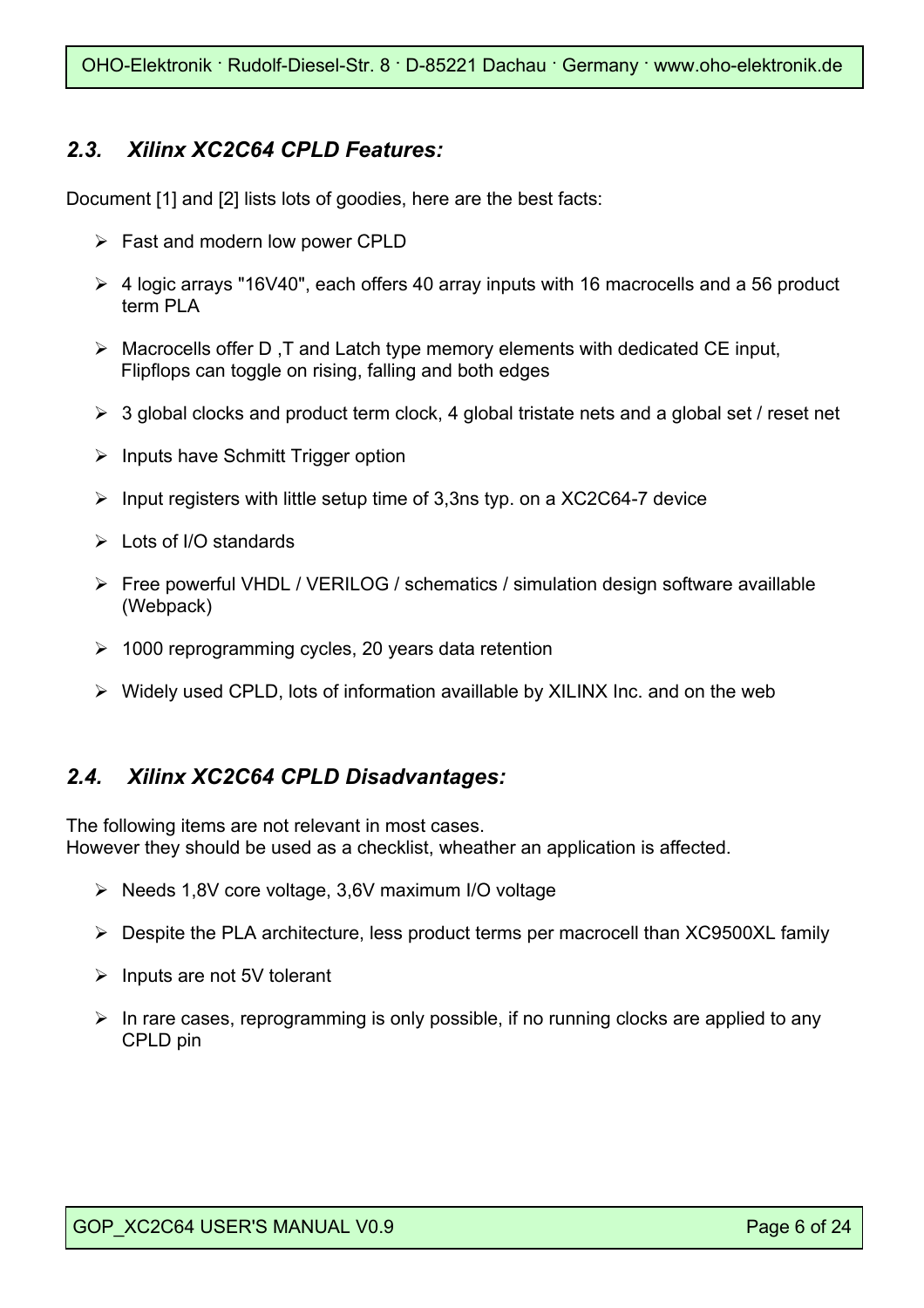



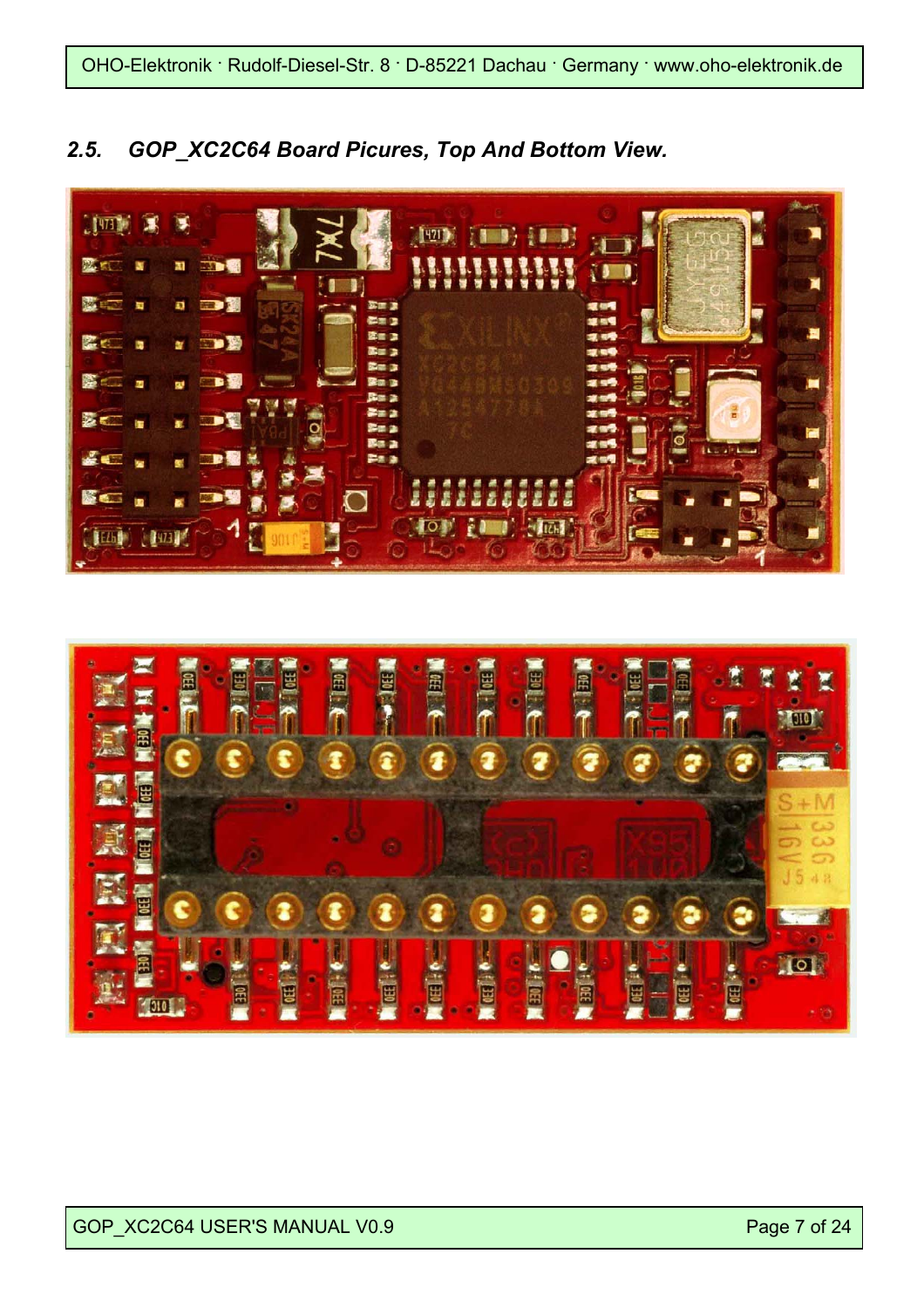### *2.6. GOP\_XC2C64 Board In A Lab Environment.*

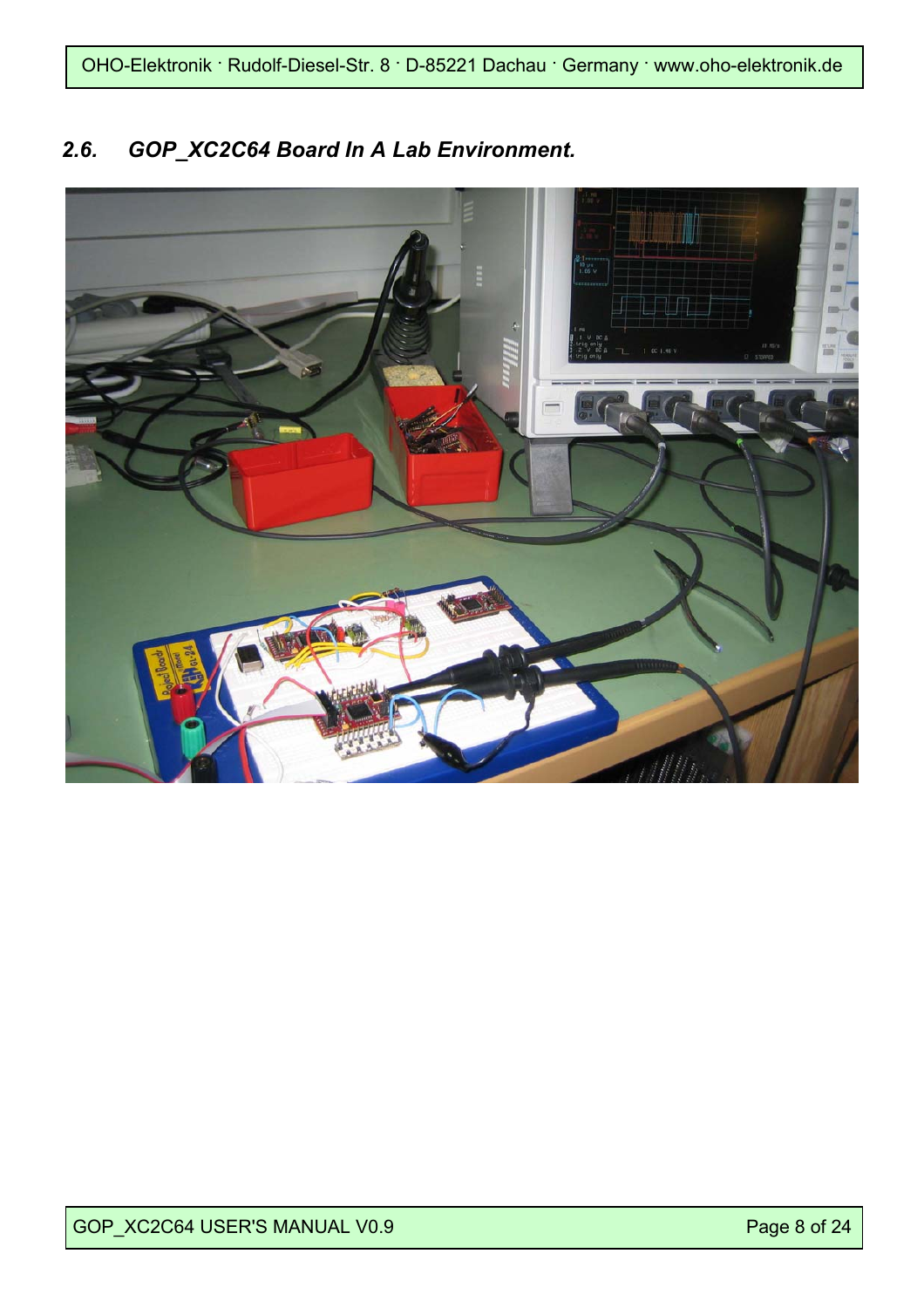### **3. GOP\_XC2C64 Board Overview**



### *3.1. I/O Distribution*

22 Xilinx XC2C64-7VQ44C CPLD I/O's are wired to a 24 pin DIL socket plug (CON2) on the bottom of the module through 22Ω serial resistors. These resistors primarily reduces ringing.

Pin 1 and 2 of the DIL plug accesses global clock nets GCK0 and GCK1 inside the CPLD. Pins 19, 20 accesses the global tristate net GTS2 and GTS3. Pin 18 accesses the global set / reset net.

5 remaining I/O's are availlable to the front side test connector CON4, also through 22Ω series resistors.

GOP XC2C64 USER'S MANUAL V0.9 Page 9 of 24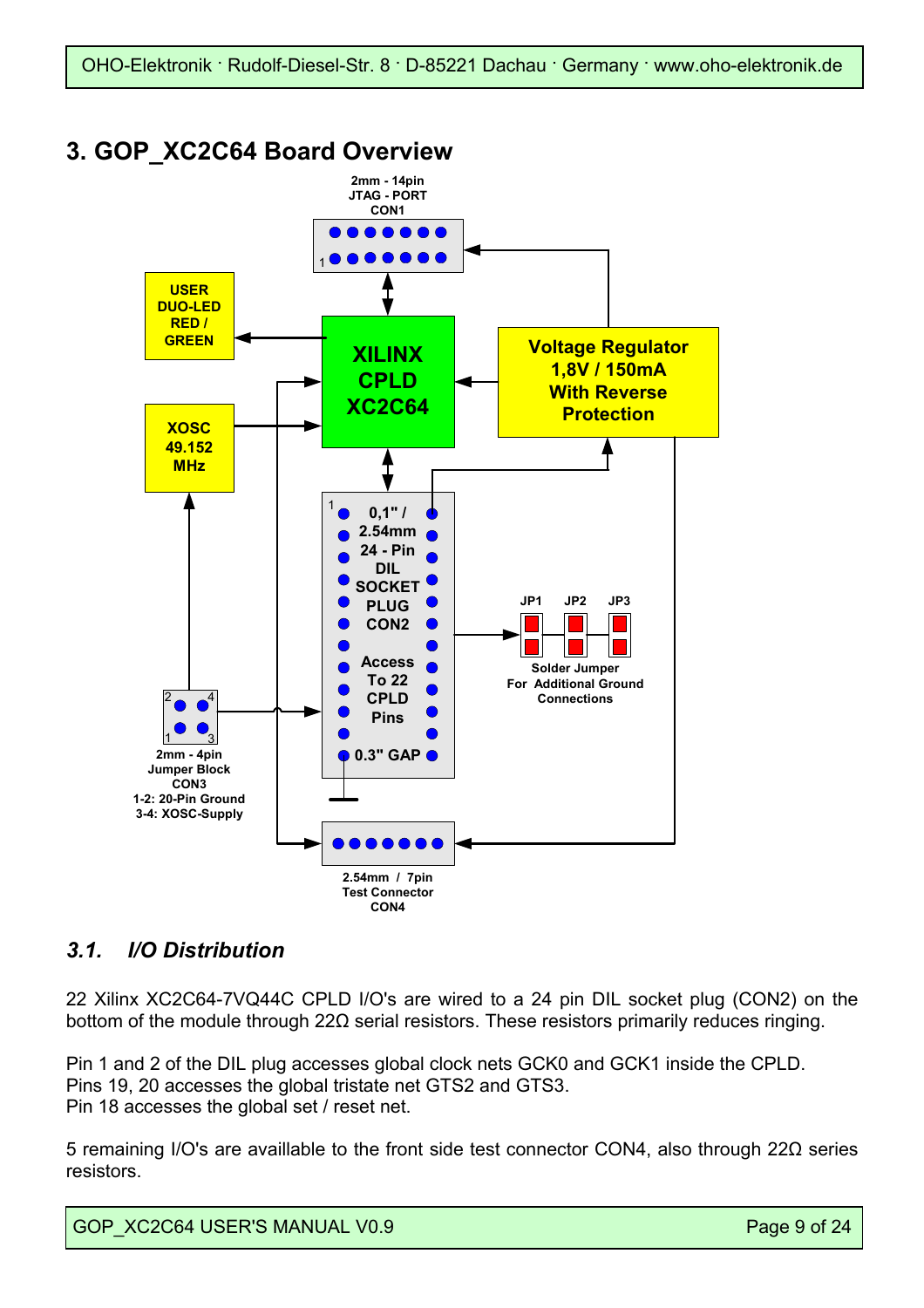Pin 2 of the connector accesses the global tristate net GTS1.

This pin also has a pullup resistor to VCC (R39). A 2.54mm jumper can be used to short pin 2 to GND at pin 1 of the testconnector as a simple status input.

Pin 7 of the testconnector has an unmounted pullup resistor (R44) to the 3,3V supply voltage.

A crystal oscillator with an output frequency of 49,152MHz is connected to another I/O of the CPLD. This oscillator can be disabled completely by removing its power supply at jumper block CON3 position 3-4.

Please note, that this clock must be routed inside the CPLD to a global clock net, to insure proper synchronous circuit operation.

Furthermore 2 I/O's are connected to a dual led, having a red and a green chip in it's case. These leds can be lighted by driving a logical '1' to these I/O's.

The output for the red led has also access to the global tristate net GTS0

Finally 2 I/O's are connected to an RC network for demontration purpose.

A simple RC oscillator can be evaluated.

If the input pin 18 of the CPLD has an Scmitt Trigger attribute in the UCF-File, the RC oscillator operates properly.

### *3.2. JTAG Port*

The CPLD JTAG signals are routed directly to the Xilinx standard 2mm 14pin JTAG port connector CON1, supported from the Parallel cable IV, and Platform USB cable, see [5], [6]. Pin 1 of the port is connected to GND, which allows high speed programming with the above cables.

Pins 12,13 and 14 of the JTAG port are not used on this module. Please notice the pin orientation of JTAG port CON1:

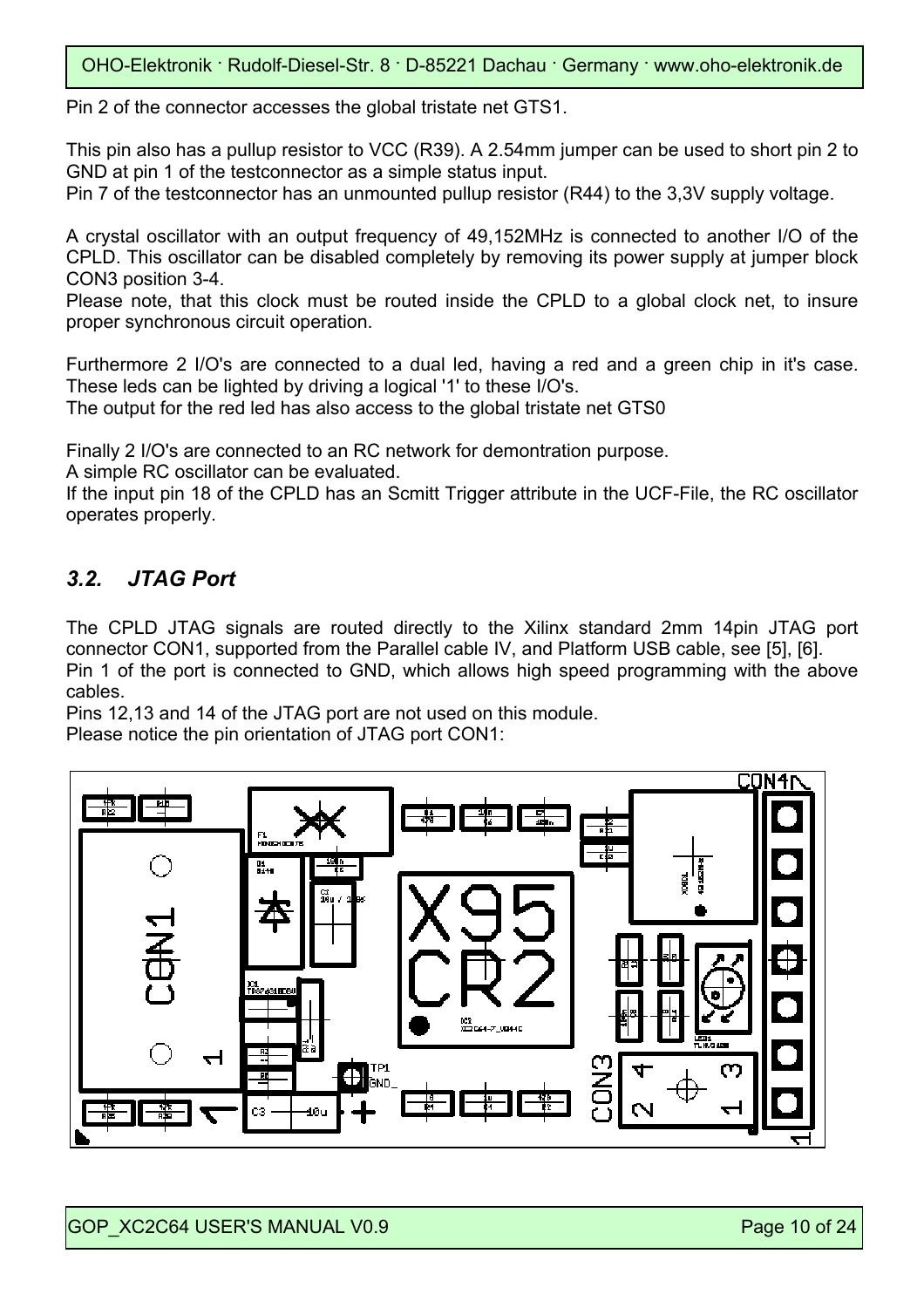### *Power Suppy*

The module can be powered at DIL pin 24 from 2,7 to 3,6 Volts. Module GND pin is pin 12 in 24 pin mode, and pin 10 in 20 pin mode. An onboard voltage regulator produces the CPLD core and I/O voltage of 3,3V. The regulator [4] can source up to 150mA.

The module has a protection against reverse insertion, or reverse power connection. In that case, the protection shorts the power supply by a polyfuse device. The polyfuse recovers after deactivation of the power supply. Burn through cycles of the polyfuse are limited. For more information, please consult the data sheet.

Even so care should be taken when plugging the module. Consider that a short pulse of several amps can damage the environment in which the module is inserted.

#### **ATTENTION !**

Please note that an input voltage greater than 4V will destroy the module !!!

### *3.3. PAL / GAL Emulation Of 24 Pin And 20 Pin Devices*

As a general hint, the DIL plug should be protected mechanically with the supplied DIL sockets as an adaptor.

In 24 pin mode of the module, a 24 pin socket should be used.

In 20 pin mode of the module, a 20 pin socket should be used.

Please insure, that pin 1 of the module is always pin 1 of a socket.

In the 20 pin mode, an additional GND connection must be done via a 2mm jumper on jumper block CON3 at position 1-2, see Layout Top View. This adds GND to pin 10.

In rare cases additional GND connections are desired.

Pins 3, 14 and 23 can be shorted to GND with solder jumpers JP1, JP3, JP2 respectively, on the bottom side of the module. These shorts should be soldered via a stereo microscope, to insure, that there are no other invalid connections.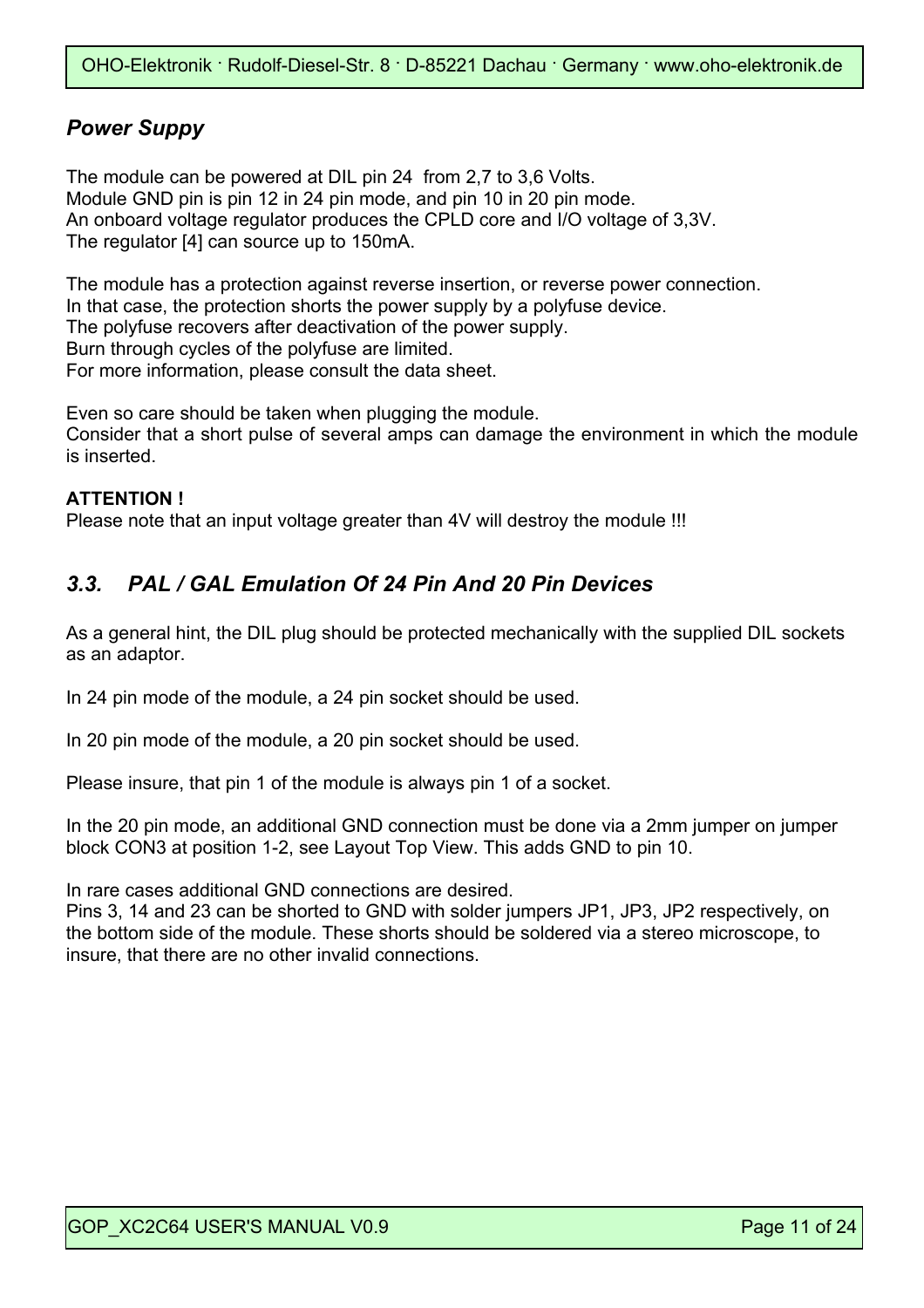## **4. CPLD Design Support**

As for CoolRunner-II CPLD design [3], [9] and [11] are very recommended readings.

VHDL and UCF design templates for 20 and 24 pin configurations are availlable.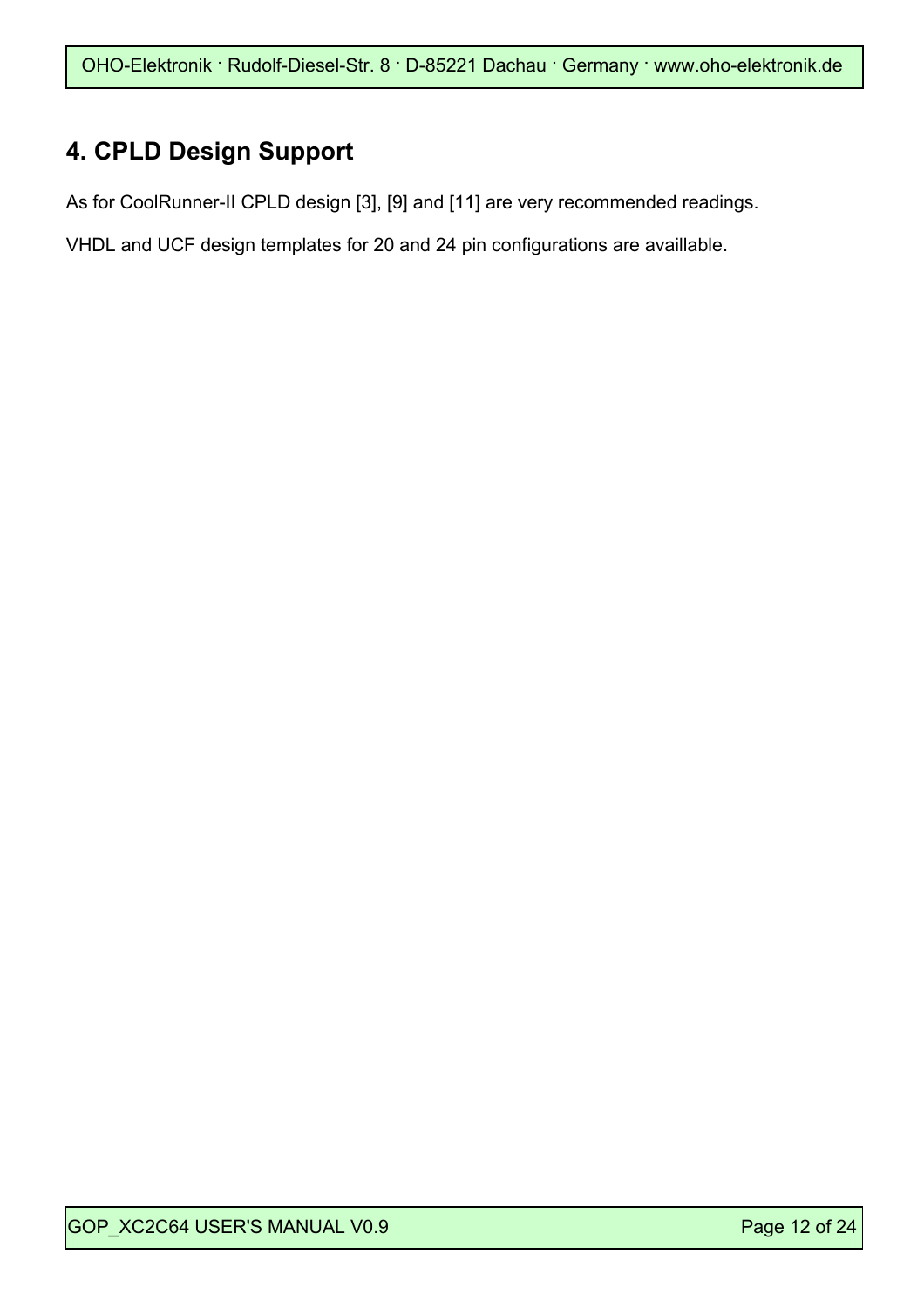### **5. GOP\_X2C64 I/O Voltage Levels**

The Collrunner-II CPLD series offer a broad variety of I/O voltage standards. However on the GOP\_X2C64, only the LVCMOS33 standard is supported.

[12] informs about Coolrunner-II I/O characteristics.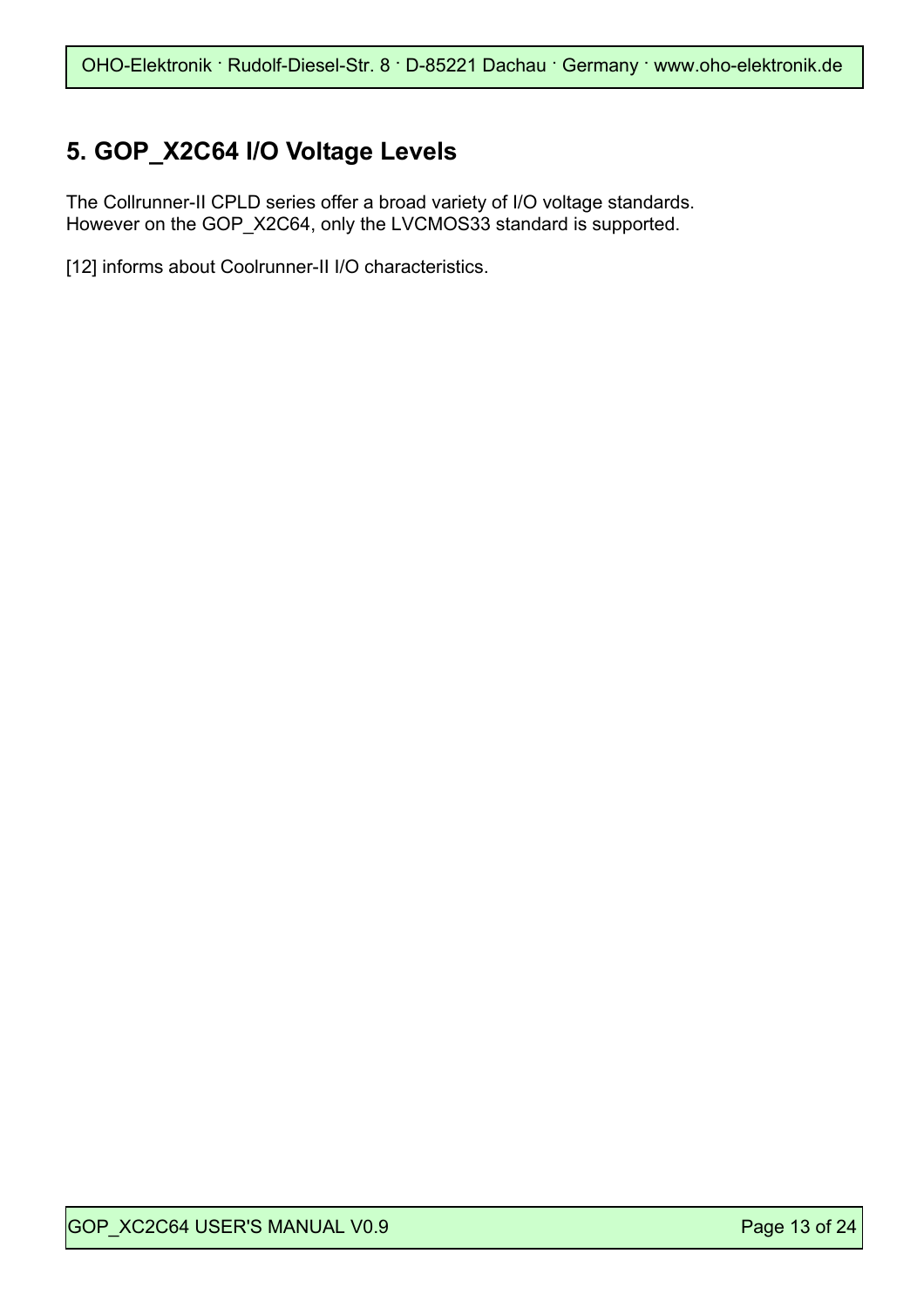## **6. Detailed XC2C64-7VQ44 CPLD Pinout Table**

|                | <b>CPLD pin</b> | (Schema                                | <b>UCF port</b>          |                                                               |
|----------------|-----------------|----------------------------------------|--------------------------|---------------------------------------------------------------|
| Pin            | function        | net name)                              | 24pin**                  | 1. Comment:                                                   |
|                |                 | routed to                              | $(20 \text{ pin})$       |                                                               |
| $\mathbf{1}$   | FB2MC10         |                                        | gck2                     | Use as an internal clock node to the global clock net GCK2    |
|                | I/O/GCK2        |                                        |                          | If XOSC1 is used, but not routed to GCK0 or GCK1, use         |
|                |                 |                                        |                          | this global net instead.                                      |
| $\overline{2}$ | FB2MC12         | (PLD2)                                 | pin6                     | Connection to the 20/24pin DIL plug to pin6 via serial        |
|                |                 | CON2 pin6                              | (pin6)                   | resistor                                                      |
| 3              | FB2MC13         | (PLD3)                                 | pin7                     | Connection to the 20/24pin DIL plug to pin7 via serial        |
|                |                 | CON2 pin7                              | (pin7)                   | resistor                                                      |
| 4              | <b>GND</b>      | Power GND                              | --                       | Connection to the GND Layer of the PCB                        |
| 5              | FB4MC1          | (PLD5)                                 | pin9                     | Connection to the 20/24pin DIL plug to pin9 via serial        |
|                |                 | CON2 pin9                              | (pin9)                   | resistor                                                      |
| 6              | FB4MC2          | (PLD6)                                 | pin <sub>8</sub>         | Connection to the 20/24pin DIL plug to pin8 via serial        |
|                |                 | CON2 pin8                              | (pin8)                   | resistor                                                      |
| $\overline{7}$ | <b>VCCIO</b>    | $(VCC_CCR)$                            |                          | Power supply 3,3V input voltage from DIL pin 24               |
|                |                 | <b>VCC</b>                             |                          |                                                               |
| 8              | FB4MC7          | $\overline{LED}$ (LED $\overline{G}$ ) | ledgn                    | Green led of the duo led                                      |
|                |                 | LED <sub>1</sub>                       |                          | $0 \rightarrow$ led off, 1 -> led on                          |
| 9              | TDI             | (TDI)                                  | $-$                      | JTAG interface, additional 47k pullup to VCC                  |
|                |                 | CON1 pin10                             |                          |                                                               |
| 10             | <b>TMS</b>      | (TMS)                                  | --                       | JTAG interface, additional 47k pullup to VCC                  |
|                |                 | CON1 pin4                              |                          |                                                               |
| 11             | <b>TCK</b>      | (TCK)                                  | $\overline{\phantom{a}}$ | JTAG interface, additional 47k pullup to VCC                  |
|                |                 | CON1 pin6                              |                          |                                                               |
| 12             | FB4MC11         | (PLD12)                                | pin10                    | Connection to the 24pin DIL plug to pin10 via serial resistor |
|                |                 | CON2 pin10                             | $(--)$                   | Short to GND by CON3 for 20pin DIL plug                       |
| 13             | FB4MC13         | (PLD13)                                | pin11                    | Connection to the 24pin DIL plug to pin11 via serial resistor |
|                |                 | CON2 pin11                             | (--)                     | Not used for the 20pin DIL plug                               |
| 14             | FB4MC14         | (PLD14)                                | tp3                      | Test connector pin3                                           |
|                |                 | CON4 pin3                              |                          |                                                               |
| 15             | <b>VCCINT</b>   | Power VCC                              | $\overline{\phantom{m}}$ | Power supply 1,8V from regulator TPS76318                     |
| 16             | FB4MC15         | $(RC$ <sub>IN</sub> )                  | rcin                     | Input to an RC network, can be used as an RC oscillator       |
|                |                 | RC network                             |                          | output.                                                       |
| 17             | <b>GND</b>      | Power GND                              | $\overline{\phantom{a}}$ | Connection to the GND Layer of the PCB                        |
| 18             | FB3MC15         | (RC_OUT)                               | rcout                    | Output from an RC network, this is for demonstration, that    |
|                |                 | RC network                             |                          | rc oscillators work reliably on CoolRunner-II devices with    |
|                |                 |                                        |                          | Schmitt Trigger inputs                                        |
| 19             | FB3MC14         | (PLD19)                                | tp4                      | Test connector pin4                                           |
|                |                 | CON4 pin4                              |                          |                                                               |
| 20             | FB3MC12         | (PLD20)                                | tp5                      | Test connector pin5                                           |
|                |                 | CON4 pin5                              |                          |                                                               |
| 21             | FB3MC11         | (PLD21)                                | tp6                      | Test connector pin6                                           |
|                |                 | CON4 pin6                              |                          |                                                               |
| 22             | FB3MC10         | (PLD22)                                | pin14                    | Connection to the 24pin DIL plug to pin14 via serial resistor |
|                |                 | CON2 pin14                             | $(--)$                   | Not used for the 20pin DIL plug                               |
| 23             | FB3MC6          | (OSC)                                  | <b>OSC</b>               | Crystal oscillator input                                      |
|                |                 | XOSC1                                  |                          | This signal should be routed internally to a global clock net |
| 24             | <b>TDO</b>      | (TDO)                                  | --                       | JTAG interface                                                |
|                |                 | CON1 pin8                              |                          |                                                               |

GOP\_XC2C64 USER'S MANUAL V0.9 Page 14 of 24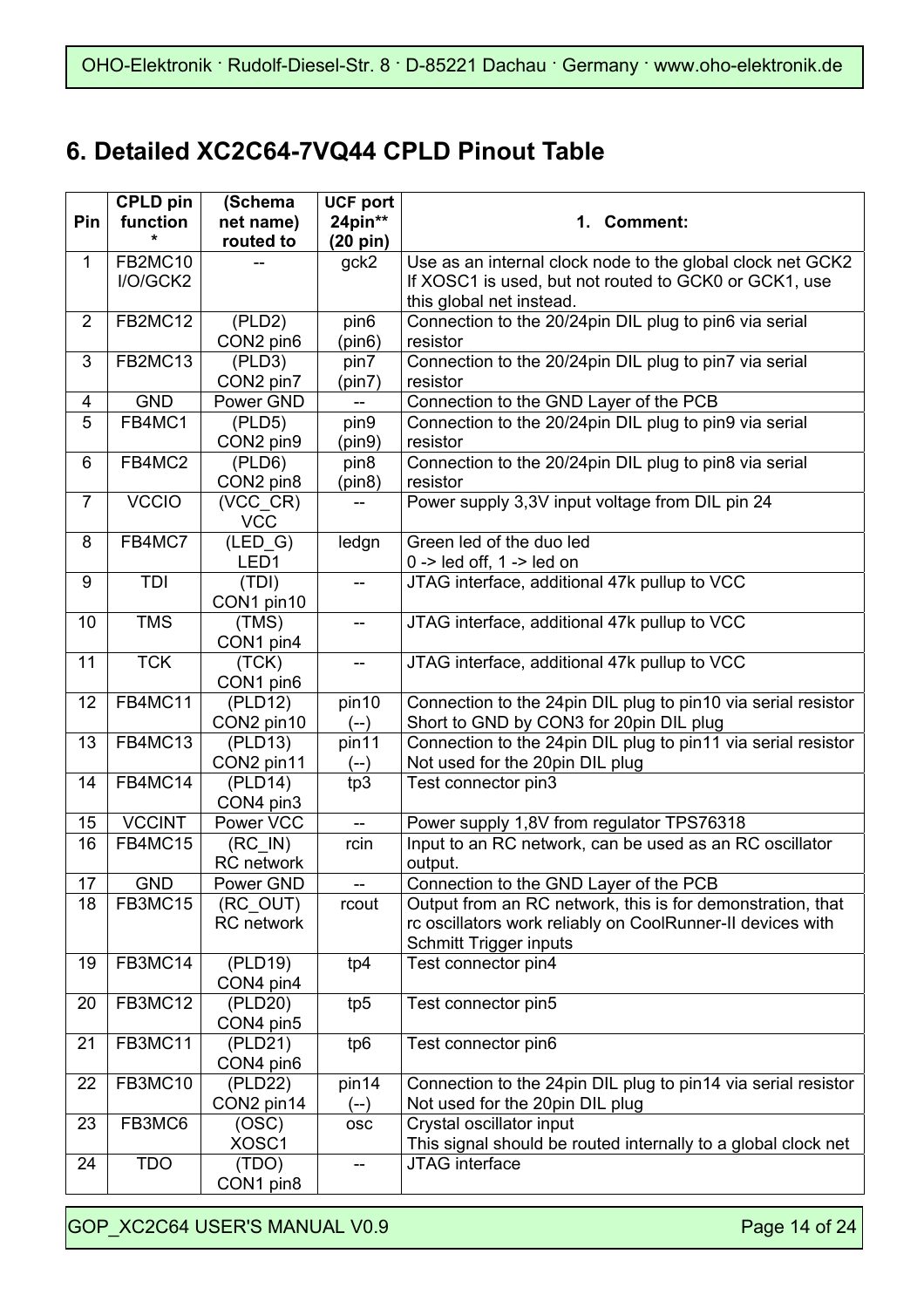| 25 | <b>GND</b>     | Power GND        | $-$               | Connection to the GND Layer of the PCB                        |
|----|----------------|------------------|-------------------|---------------------------------------------------------------|
| 26 | <b>VCCIO</b>   | Power VCC        |                   | Power supply 3,3V input voltage from DIL pin 24               |
| 27 | FB3MC3         | (PLD27)          | pin15             | Connection to the 24pin DIL plug to pin15 via serial resistor |
|    |                | CON2 pin15       | (pin11)           | Connection to the 20pin DIL plug to pin11 via serial resistor |
| 28 | FB3MC2         | (PLD28)          | pin16             | Connection to the 24pin DIL plug to pin16 via serial resistor |
|    |                | CON2 pin16       | (pin12)           | Connection to the 20pin DIL plug to pin12 via serial resistor |
| 29 | FB3MC1         | (PLD29)          | pin17             | Connection to the 24pin DIL plug to pin17 via serial resistor |
|    |                | CON2 pin17       | (pin13)           | Connection to the 20pin DIL plug to pin13 via serial resistor |
| 30 | FB1MC13        | (PLD30)          | pin18             | Connection to the 24pin DIL plug to pin18 via serial resistor |
|    | I/O/GSR        | CON2 pin18       | (pin14)           | Connection to the 20pin DIL plug to pin14 via serial resistor |
|    |                |                  |                   | Global set / reset net                                        |
| 31 | FB1MC12        | (PLD31)          | pin19             | Connection to the 24pin DIL plug to pin19 via serial resistor |
|    | I/O/GTS2       | CON2 pin19       | (pin15)           | Connection to the 20pin DIL plug to pin15 via serial resistor |
|    |                |                  |                   | Global tristate net GTS2                                      |
| 32 | <b>FB1MC11</b> | (PLD32)          | pin20             | Connection to the 24pin DIL plug to pin20 via serial resistor |
|    | I/O/GTS3       | CON2 pin20       | (pin16)           | Connection to the 20pin DIL plug to pin16 via serial resistor |
|    |                |                  |                   | Global tristate net GTS3                                      |
| 33 | FB1MC10        | $(LED_R)$        | ledrd             | Red led of the duo led                                        |
|    | I/O/GTS0       | LED <sub>1</sub> |                   | $0 \rightarrow$ led off, 1 -> led on                          |
|    |                |                  |                   | Global tristate net GTS0                                      |
| 34 | FB1MC9         | (PLD34)          | tp2               | Test connector pin2, R38 is soldered to the 3,3V supply       |
|    | I/O/GTS1       | CON4 pin2        |                   | voltage, as a pullup on tp2.                                  |
|    |                |                  |                   | Tp2 can be used as a simple input by shorting to tp1          |
|    |                |                  |                   | This is also an input to the global tri state net GTS1        |
| 35 | <b>VAUX</b>    | <b>JTAG VCC</b>  |                   | Power supply 3,3V input voltage from DIL pin 24               |
| 36 | FB1MC3         | (PLD36)          | pin13             | Connection to the 24pin DIL plug to pin13 via serial resistor |
|    |                | CON2 pin13       | $(--)$            | Not used for the 20pin DIL plug                               |
| 37 | FB1MC2         | (PLD37)          | pin21             | Connection to the 24pin DIL plug to pin21 via serial resistor |
|    |                | CON2 pin21       | (pin17)           | Connection to the 20pin DIL plug to pin17 via serial resistor |
| 38 | FB1MC1         | (PLD38)          | pin22             | Connection to the 24pin DIL plug to pin22 via serial resistor |
|    |                | CON2 pin22       | (pin18)           | Connection to the 20pin DIL plug to pin18 via serial resistor |
| 39 | FB2MC1         | (PLD39)          | pin <sub>23</sub> | Connection to the 24pin DIL plug to pin23 via serial resistor |
|    |                | CON2 pin23       | (pin19)           | Connection to the 20pin DIL plug to pin19 via serial resistor |
| 40 | FB2MC2         | (PLD40)          | pin3              | Connection to the 20/24pin DIL plug to pin3 via serial        |
|    |                | CON2 pin3        | (pin3)            | resistor                                                      |
| 41 | FB2MC5         | (PLD41)          | pin4              | Connection to the 20/24pin DIL plug to pin4 via serial        |
|    |                | CON2 pin4        | (pin4)            | resistor                                                      |
| 42 | FB2MC6         | (PLD42)          | pin <sub>5</sub>  | Connection to the 20/24pin DIL plug to pin5 via serial        |
|    |                | CON2 pin5        | (pin5)            | resistor                                                      |
| 43 | FB2MC7         | (PLD43)          | pin1              | Connection to the 20/24pin DIL plug to pin1 via serial        |
|    | I/O/GCK0       | CON2 pin10       | (pin1)            | resistor                                                      |
|    |                |                  |                   | This is also an input to the global clock net 1 GCK0          |
| 44 | FB2MC8         | (PLD44)          | pin2              | Connection to the 20/24pin DIL plug to pin2 via serial        |
|    | I/O/GCK1       | CON2 pin10       | (pin2)            | resistor                                                      |
|    |                |                  |                   | This is also an input to the global clock net 2 GCK1          |

\* FB1MC11 denotes function block1, macrocell 11

\*\* There is an UCF file definition for 24pin, and another one for 20pin device usage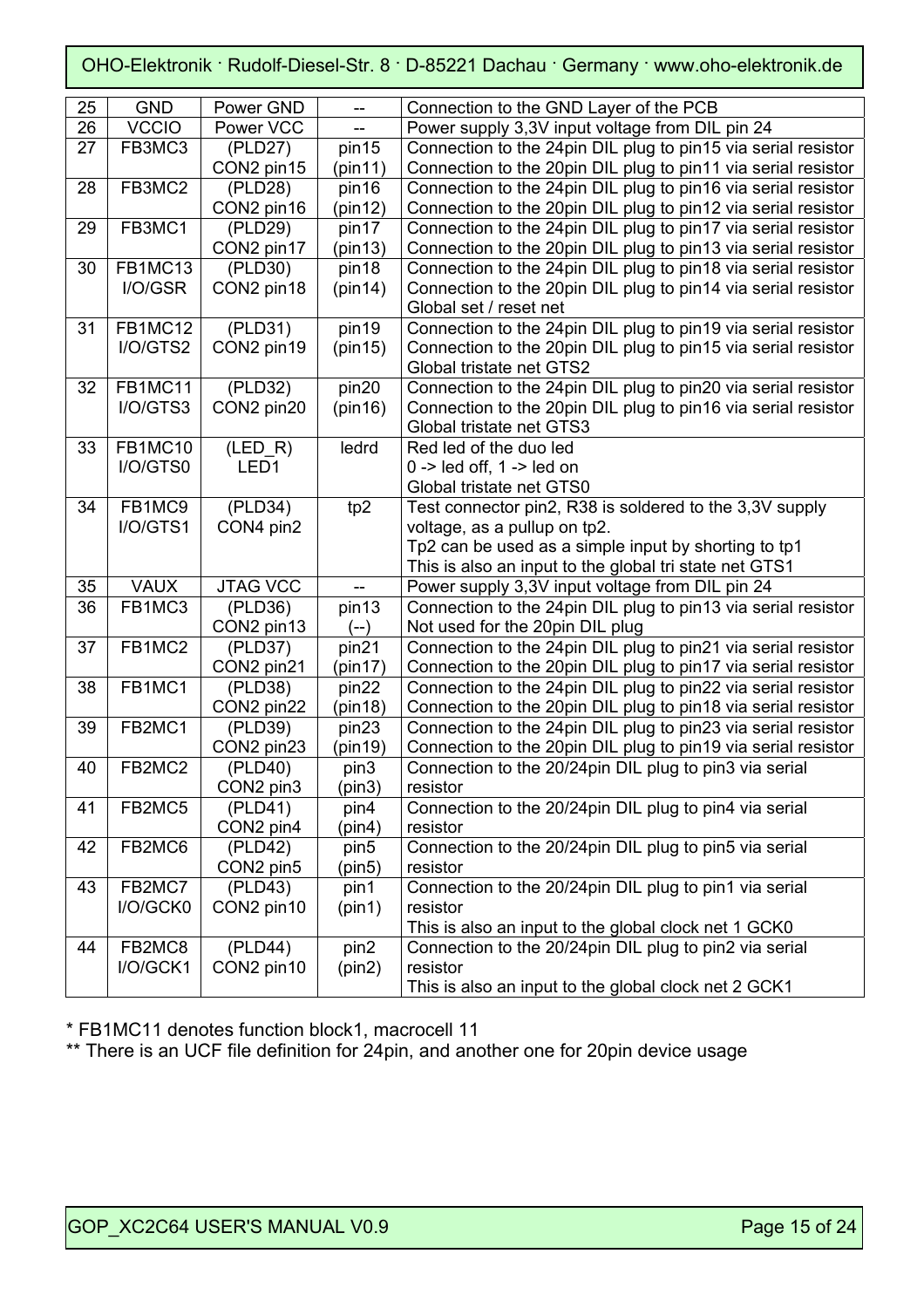## **7. CON2 DIL Connector Pinout Table**

| Pin                     | <b>CPLD pin</b>     | (Schema             | <b>UCF</b>                 |                                                                                           |
|-------------------------|---------------------|---------------------|----------------------------|-------------------------------------------------------------------------------------------|
|                         | function            | net name)           | port                       | <b>Comment</b>                                                                            |
|                         | $\star$             | routed to           | name **                    |                                                                                           |
| $\mathbf{1}$            | FB2MC7              | (PLD43)             | pin1                       | Connection to the 20/24pin DIL plug to pin1 via serial                                    |
|                         | I/O/GCK0            | CON2 pin10          | (pin1)                     | resistor                                                                                  |
|                         |                     |                     |                            | This is also an input to the global clock net 1 GCK0                                      |
| 2                       | FB2MC8              | (PLD44)             | pin2                       | Connection to the 20/24pin DIL plug to pin2 via serial                                    |
|                         | I/O/GCK1            | CON2 pin10          | (pin2)                     | resistor                                                                                  |
|                         |                     |                     |                            | This is also an input to the global clock net 2 GCK1                                      |
| $\overline{3}$          | FB2MC2              | (PLD40)             | pin3                       | Connection to the 20/24pin DIL plug to pin3 via serial                                    |
|                         |                     | CON2 pin3           | (pin3)                     | resistor                                                                                  |
| $\overline{\mathbf{4}}$ | FB2MC5              | (PLD41)             | pin4                       | Connection to the 20/24pin DIL plug to pin4 via serial                                    |
|                         |                     | CON2 pin4           | (pin4)                     | resistor                                                                                  |
| 5                       | FB2MC6              | (PLD42)             | pin <sub>5</sub>           | Connection to the 20/24pin DIL plug to pin5 via serial                                    |
|                         |                     | CON2 pin5           | (pin5)                     | resistor                                                                                  |
| 6                       | <b>FB2MC12</b>      | (PLD2)              | pin <sub>6</sub>           | Connection to the 20/24pin DIL plug to pin6 via serial                                    |
|                         |                     | CON2 pin6           | (pin6)                     | resistor                                                                                  |
| $\overline{7}$          | FB2MC13             | (PLD3)              | pin7                       | Connection to the 20/24pin DIL plug to pin7 via serial                                    |
| 8                       | FB4MC2              | CON2 pin7           | (pin7)                     | resistor<br>Connection to the 20/24pin DIL plug to pin8 via serial                        |
|                         |                     | (PLD6)<br>CON2 pin8 | pin <sub>8</sub><br>(pin8) | resistor                                                                                  |
| 9                       | FB4MC1              | (PLD5)              | pin9                       | Connection to the 20/24pin DIL plug to pin9 via serial                                    |
|                         |                     | CON2 pin9           | (pin9)                     | resistor                                                                                  |
| 10                      | FB4MC11             | (PLD12)             | pin10                      | Connection to the 24pin DIL plug to pin10 via serial resistor                             |
|                         |                     | CON2 pin10          | $(--)$                     | Short to GND by CON3 for 20pin DIL plug                                                   |
| 11                      | FB4MC13             | (PLD13)             | pin11                      | Connection to the 24pin DIL plug to pin11 via serial resistor                             |
|                         |                     | CON2 pin11          | $(--)$                     | Not used for the 20pin DIL plug                                                           |
| 12                      | <b>GND</b>          | <b>GND</b>          |                            | Power ground plane connection                                                             |
| 13                      | FB1MC3              | (PLD36)             | pin13                      | Connection to the 24pin DIL plug to pin13 via serial resistor                             |
|                         |                     | CON2 pin13          | $(--)$                     | Not used for the 20pin DIL plug                                                           |
| 14                      | FB3MC10             | (PLD22)             | pin14                      | Connection to the 24pin DIL plug to pin14 via serial resistor                             |
|                         |                     | CON2 pin14          | $(--)$                     | Not used for the 20pin DIL plug                                                           |
| 15                      | FB3MC3              | (PLD27)             | pin15                      | Connection to the 24pin DIL plug to pin15 via serial resistor                             |
|                         |                     | CON2 pin15          | (pin11)                    | Connection to the 20pin DIL plug to pin11 via serial resistor                             |
| 16                      | FB3MC2              | (PLD28)             | pin16                      | Connection to the 24pin DIL plug to pin16 via serial resistor                             |
|                         |                     | CON2 pin16          | (pin12)                    | Connection to the 20pin DIL plug to pin12 via serial resistor                             |
| 17                      | FB3MC1              | (PLD29)             | pin17                      | Connection to the 24pin DIL plug to pin17 via serial resistor                             |
|                         |                     | CON2 pin17          | (pin13)                    | Connection to the 20pin DIL plug to pin13 via serial resistor                             |
| 18                      | FB1MC13             | (PLD30)             | pin18                      | Connection to the 24pin DIL plug to pin18 via serial resistor                             |
|                         | I/O/GSR             | CON2 pin18          | (pin14)                    | Connection to the 20pin DIL plug to pin14 via serial resistor                             |
|                         |                     |                     |                            | Global set / reset net                                                                    |
| 19                      | FB1MC12<br>I/O/GTS2 | (PLD31)             | pin19                      | Connection to the 24pin DIL plug to pin19 via serial resistor                             |
|                         |                     | CON2 pin19          | (pin15)                    | Connection to the 20pin DIL plug to pin15 via serial resistor<br>Global tristate net GTS2 |
| 20                      | FB1MC11             | (PLD32)             | pin20                      | Connection to the 24pin DIL plug to pin20 via serial resistor                             |
|                         | I/O/GTS3            | CON2 pin20          | (pin16)                    | Connection to the 20pin DIL plug to pin16 via serial resistor                             |
|                         |                     |                     |                            | Global tristate net GTS3                                                                  |
| 21                      | FB1MC2              | (PLD37)             | pin21                      | Connection to the 24pin DIL plug to pin21 via serial resistor                             |
|                         |                     | CON2 pin21          | (pin17)                    | Connection to the 20pin DIL plug to pin17 via serial resistor                             |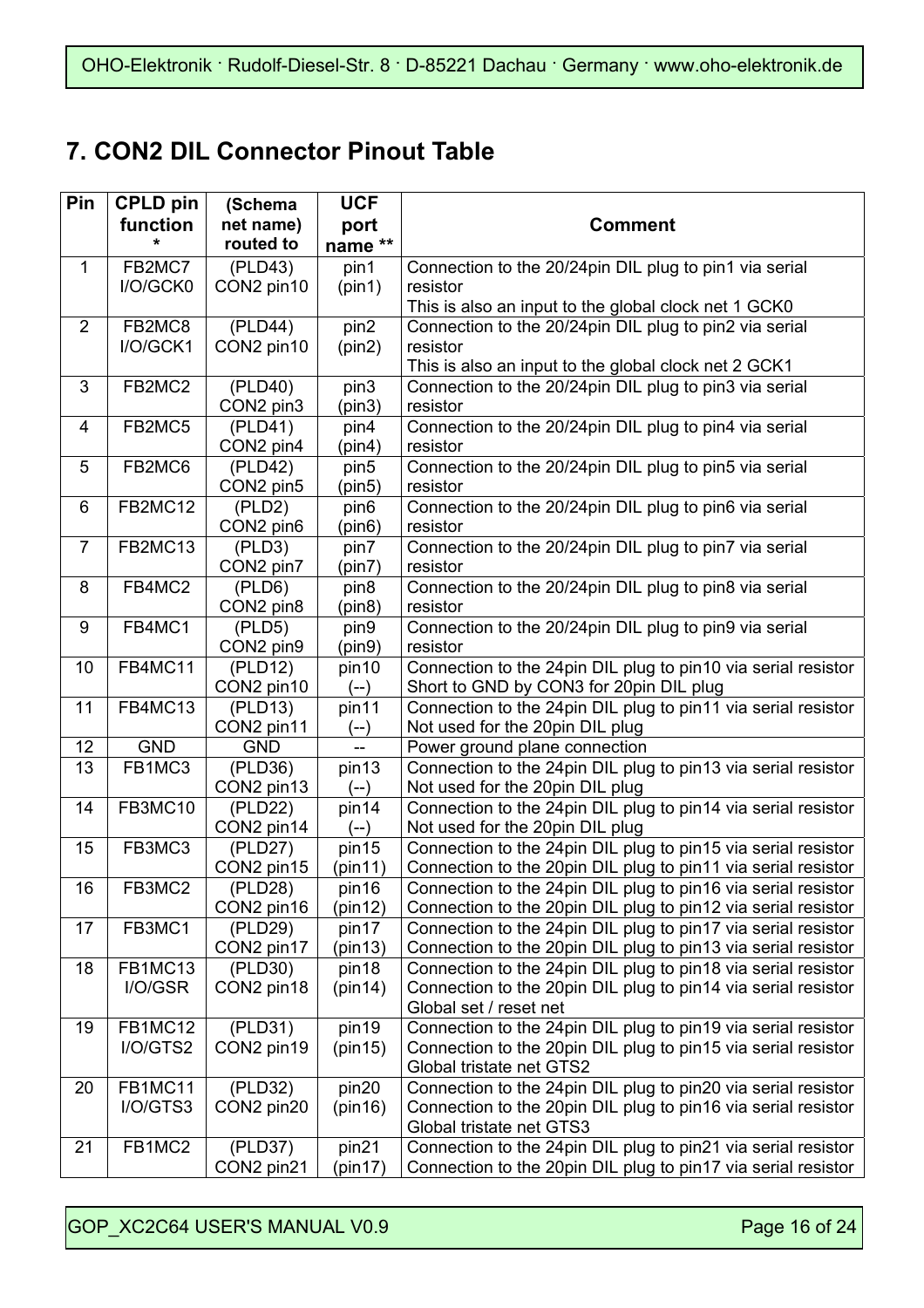| 22 | FB1MC1 | (PLD38)       | pin <sub>22</sub> | Connection to the 24pin DIL plug to pin22 via serial resistor |
|----|--------|---------------|-------------------|---------------------------------------------------------------|
|    |        | CON2 pin22    | (pin18)           | Connection to the 20pin DIL plug to pin18 via serial resistor |
| 23 | FB2MC1 | (PLD39)       | pin <sub>23</sub> | Connection to the 24pin DIL plug to pin23 via serial resistor |
|    |        | CON2 pin23    | (pin19)           | Connection to the 20pin DIL plug to pin19 via serial resistor |
| 24 | $-$    | <b>PIN 24</b> | $-$               | 3,3V input voltage to the module                              |

### **8. CON4 Test Connector Pinout Table**

| Pin            | <b>CPLD pin</b><br>function<br>* | (Schema<br>net name)<br>routed to | <b>UCF</b><br>port<br>name ** | <b>Comment</b>                                                                                                                                                                                            |
|----------------|----------------------------------|-----------------------------------|-------------------------------|-----------------------------------------------------------------------------------------------------------------------------------------------------------------------------------------------------------|
| 1              | <b>GND</b>                       | <b>GND</b>                        |                               | Power ground plane connection                                                                                                                                                                             |
| $\overline{2}$ | FB1MC9<br>I/O/GTS1               | (PLD34)<br>CON4 pin2              | tp2                           | Test connector pin2, R38 is soldered to the 3,3V<br>supply voltage, as a pullup on tp2.<br>Tp2 can be used as a simple input by shorting to tp1<br>This is also an input to the global tri state net GTS1 |
| 3              | FB4MC14                          | (PLD14)<br>CON4 pin3              | tp3                           | Test connector pin3                                                                                                                                                                                       |
| 4              | FB3MC14                          | (PLD19)<br>CON4 pin4              | tp4                           | Test connector pin4                                                                                                                                                                                       |
| 5              | FB3MC12                          | (PLD20)<br>CON4 pin5              | tp <sub>5</sub>               | Test connector pin5                                                                                                                                                                                       |
| 6              | FB3MC11                          | (PLD21)<br>CON4 pin6              | tp6                           | Test connector pin6                                                                                                                                                                                       |
| $\overline{7}$ |                                  | (VCC IN)<br><b>PIN24</b>          |                               | 3,3V input voltage protected by a polyfuse                                                                                                                                                                |

## **9. CON3 Configuration Jumper options**

| Enable 20pin PAL / GAL Emulation, put GND to pin 10 of CON2 |
|-------------------------------------------------------------|
| Enable XOSC1 crystal oscillator 49,152 MHz                  |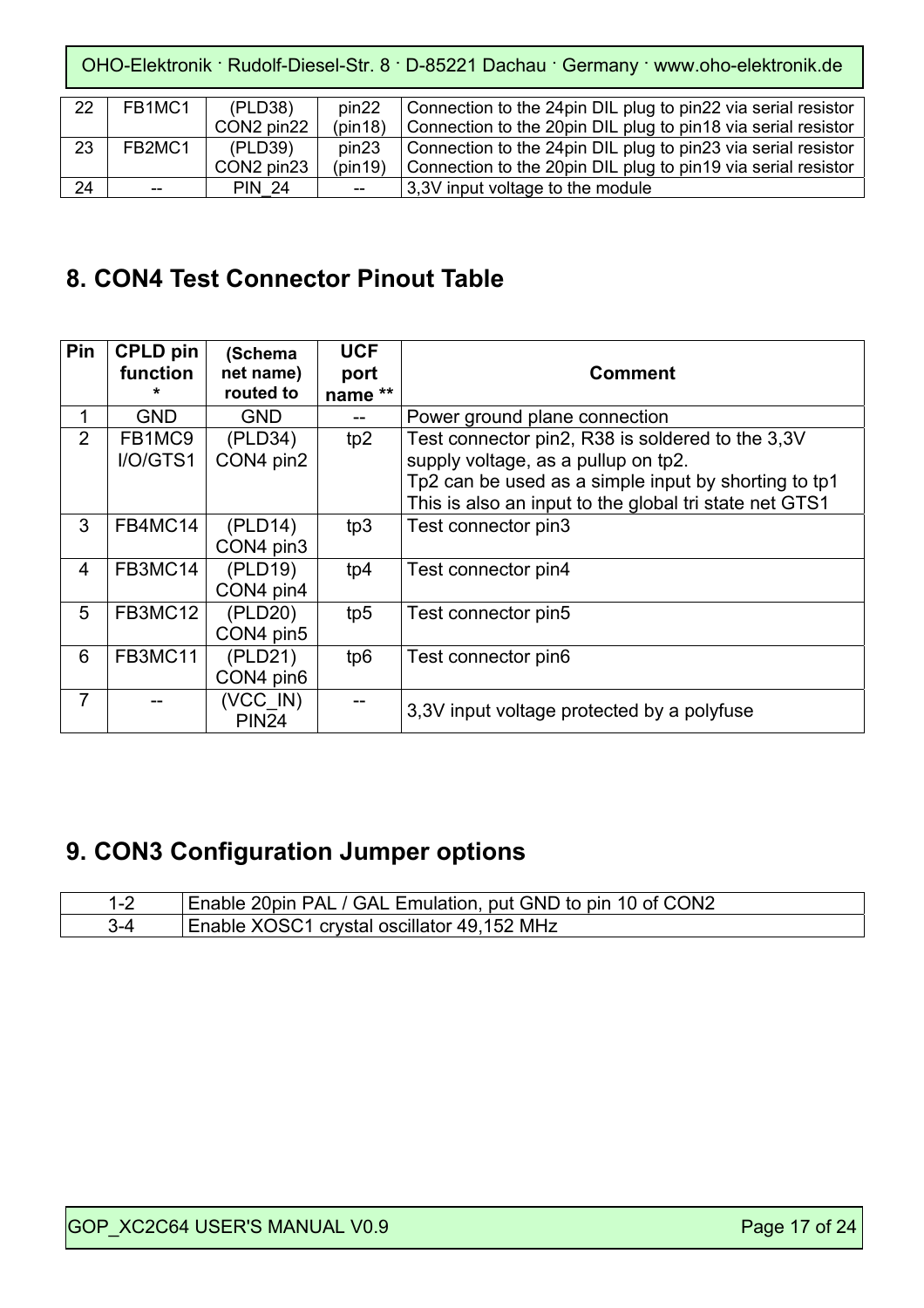### **10. DIL Connector Layout**

GOP XC2C64 module top view for 24 pin and 20 pin emulation mode:

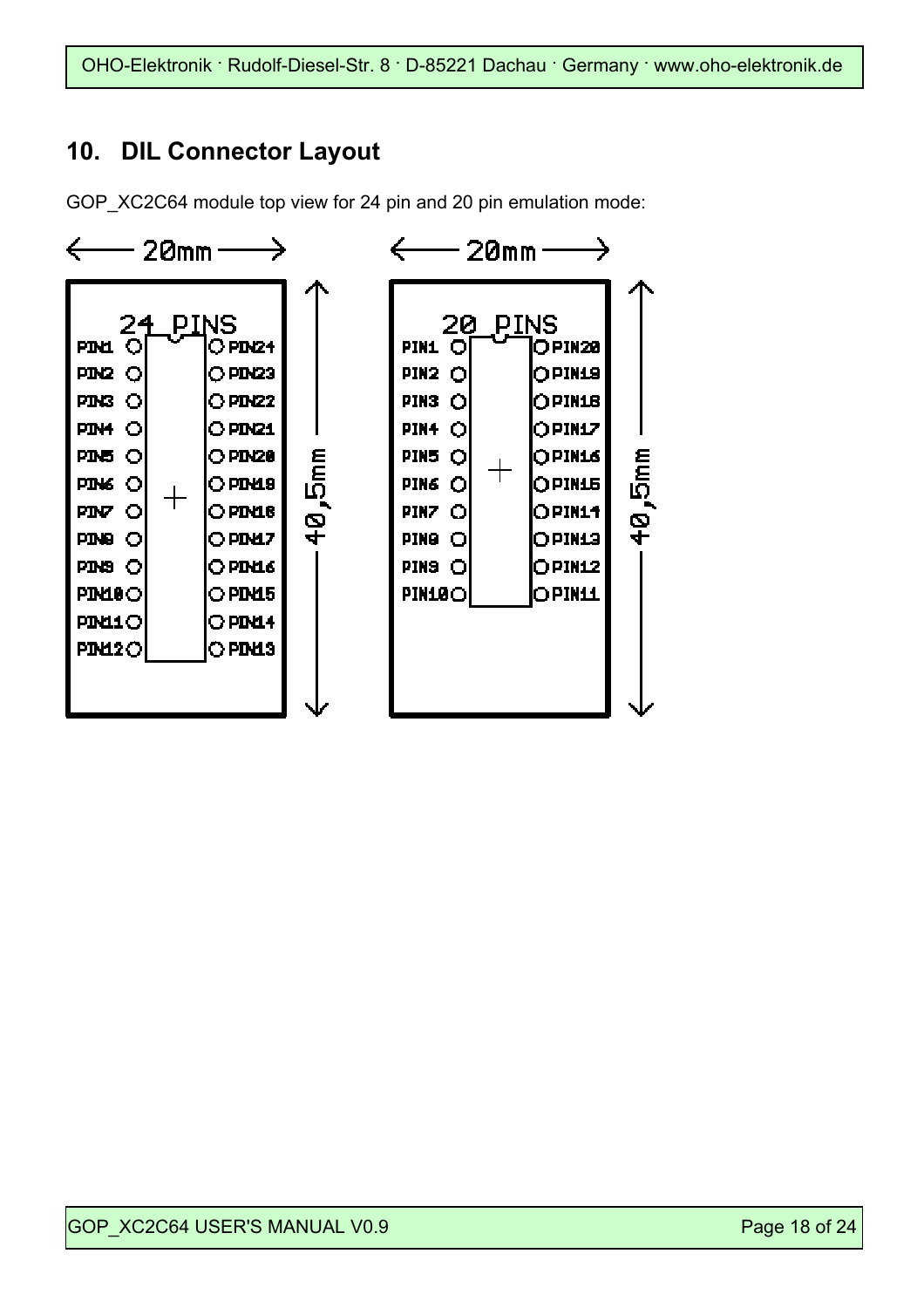

### **11. Schematics**

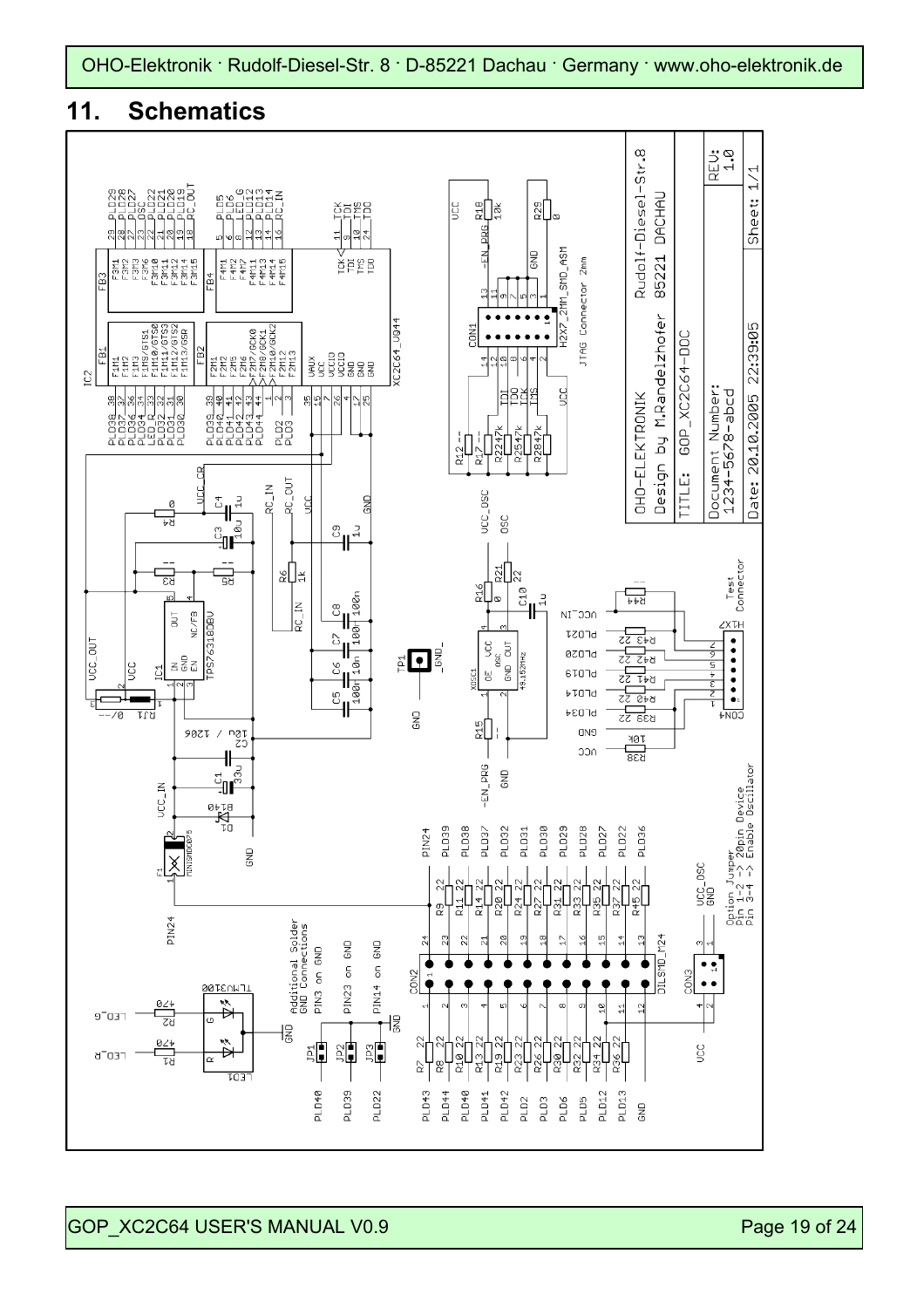

## **12. Module Layout Top View**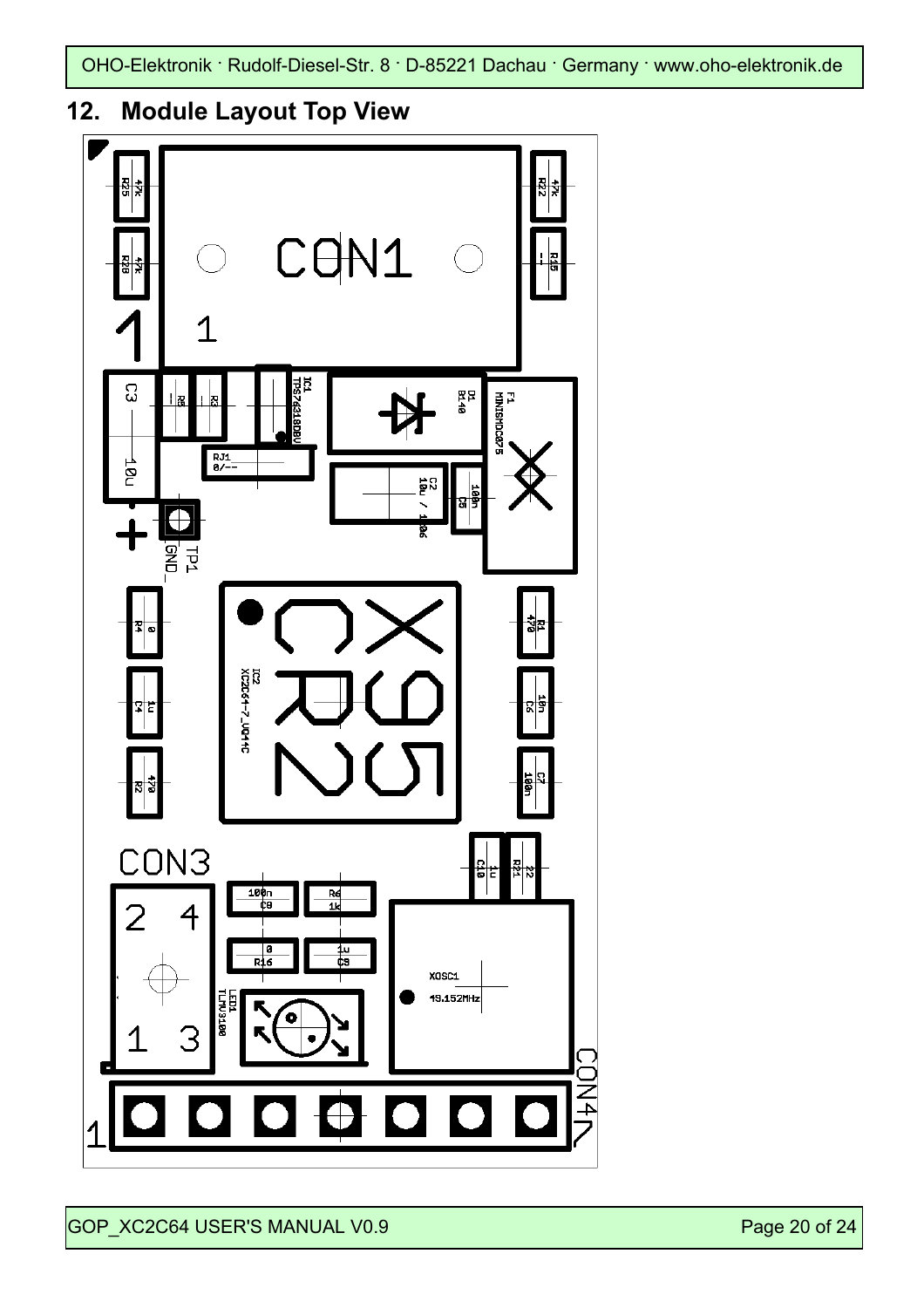

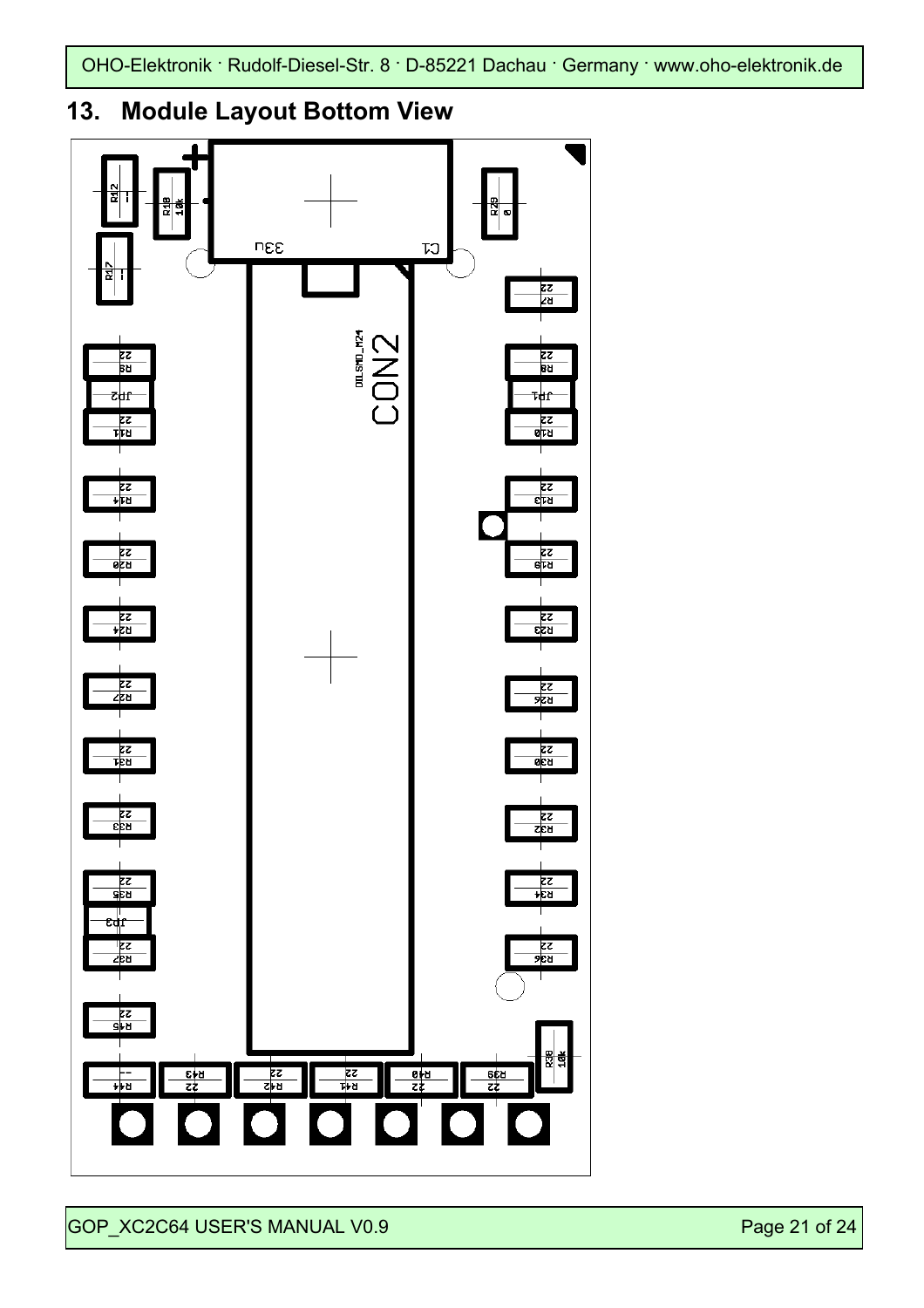## **14. Technical Specifications**

| CPLD:                    | Xilinx XC2C64-7VQ44C         |
|--------------------------|------------------------------|
| Supply Voltage on PIN24: | $2,7 - 3,6V$                 |
| Size:                    | 40,5 x 20mm, 1,594" x 0,787" |
| Height PCB to Top:       | max. 8mm, 0,315"             |
| Height PCB to Bottom:    | max. 12mm, 0,472"            |
| Weight:                  | 7q                           |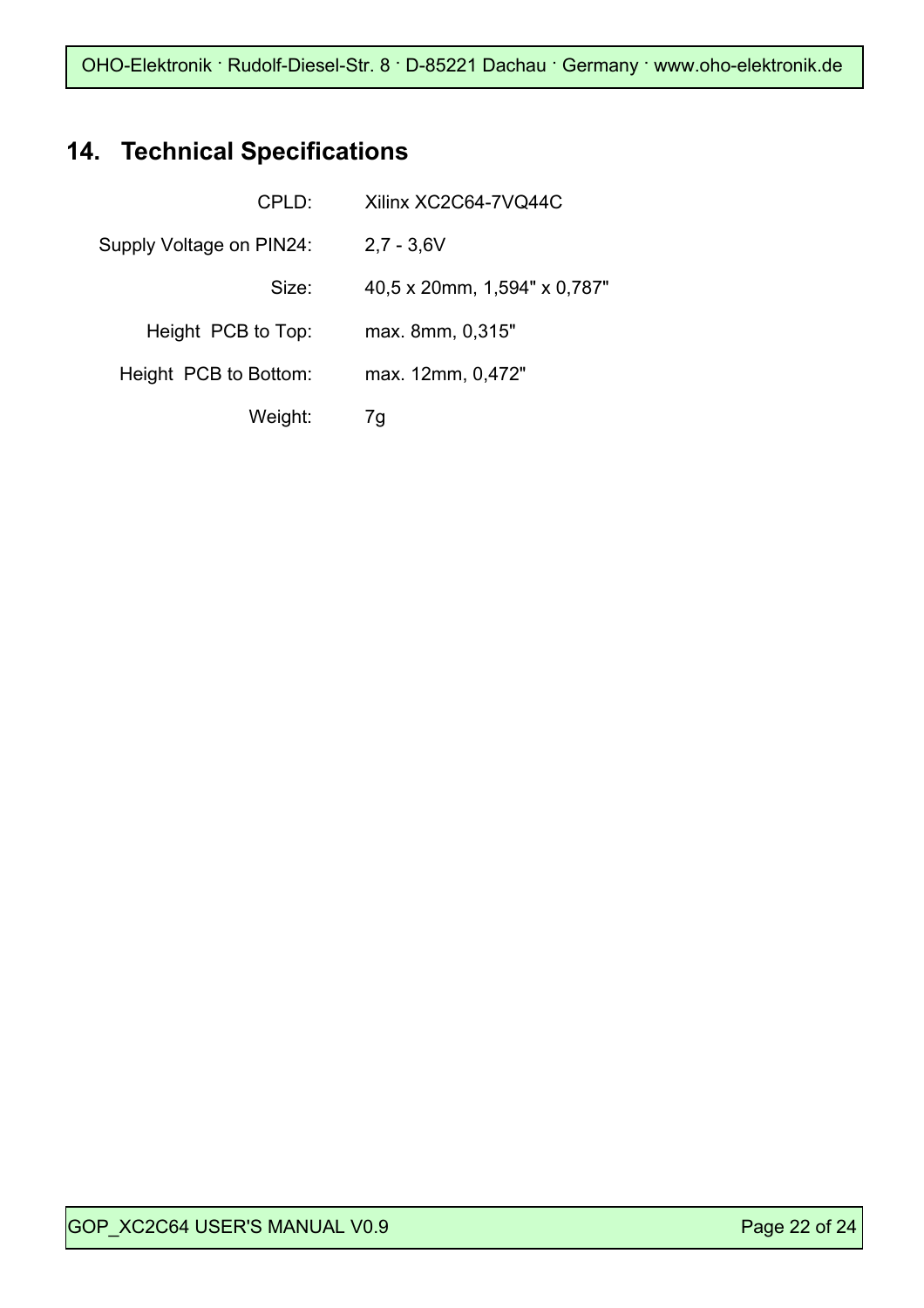### **15. Literature**

- ¾ [1] DS090 Coolrunner-II CPLD Family Data Sheet http://direct.xilinx.com/bvdocs/publications/ds090.pdf
- ¾ [2] DS092 XC2C64 64 Macrocell Coolrunner-II CPLD http://direct.xilinx.com/bvdocs/publications/ds092.pdf
- $\triangleright$  [3] XAPP444 CPLD Fitting, Tips and Tricks http://direct.xilinx.com/bvdocs/appnotes/xapp444.pdf
- ¾ [4] TPS76318 Low Power 150mA Low Dropout Linear Regulators http://focus.ti.com/lit/ds/symlink/tps76318.pdf
- ¾ [5] DS097 Xilinx Parallel Cable IV http://direct.xilinx.com/bvdocs/publications/ds097.pdf
- ¾ [6] DS300 Platform Cable USB http://direct.xilinx.com/bvdocs/publications/ds300.pdf
- ¾ [9] XAPP784 Bulletproof CPLD Design Practices http://direct.xilinx.com/bvdocs/appnotes/xapp784.pdf
- ¾ [10] XAPP805 Driving Leds with Xilinx CPLD's http://direct.xilinx.com/bvdocs/appnotes/xapp805.pdf
- ¾ [11] XAPP378 Using CoolRunner-II Advanced Features http://direct.xilinx.com/bvdocs/publications/xapp378.pdf
- ¾ [12] XAPP382 CoolRunner-II I/O Characteristics http://direct.xilinx.com/bvdocs/appnotes/xapp382.pdf